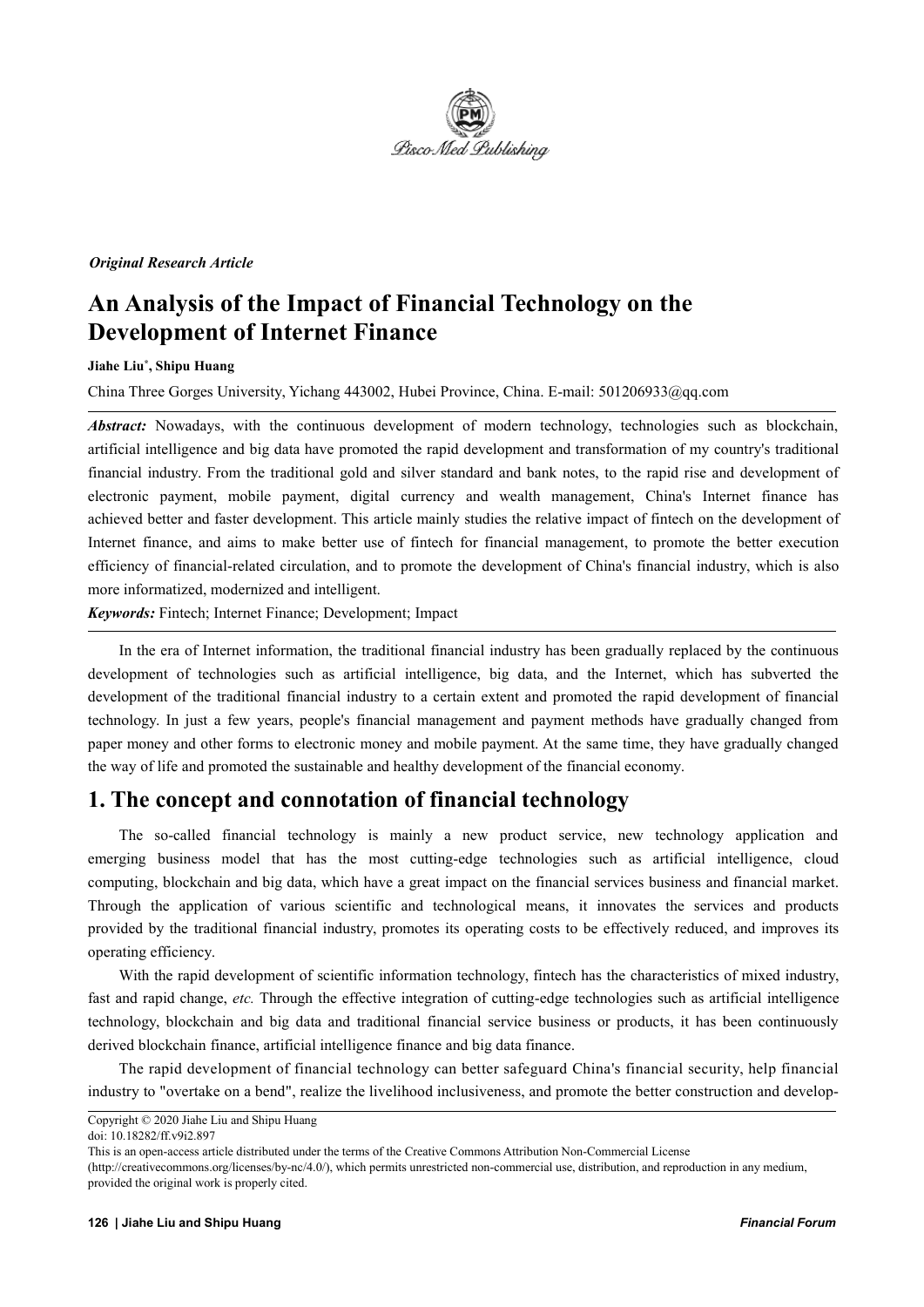### **2. Analysis ofthe relative impact of fintech on the development of Internet finance**

Since the composition of financial technology is mainly big data, artificial intelligence and blockchain technology, then in terms of the impact of Internet finance development, analysis and discussion are mainly from these three aspects:

#### **2.1 The impact of big data on the development of Internet finance**

Big data technology is an important content and component of financial technology, and it plays a very important role in promoting the development of financial technology. Currently, big data financial management, lending and insurance are closely related to people's lives. The well-known big data financial management mainly includes the funds in Ant Wealth, Yu'ebao, Yulibao, WeChat's small change, *etc.*, which can bring great convenience to people's wealth management through Internet technology. At the same time, in the Internet lending market, through the development of Internet technology, data can be more accurately collected and applied, and people's needs, preferences, personal conditions, age, and even ID card information can be more accurately mastered<sup>[1]</sup>. It can not only better grasp people's credit situation, but also provide more financial services for customers. For example, people currently use borrowing, flowering, *etc.* Alipay will control the risk of borrowing based on the customer's financial and economic conditions and personal credit status, and strive to provide customers with more convenient conditions and services. There will also be many other online loan platforms on the Internet that provide lending services, which has tested human morality to a certain extent, and also curbed the occurrence of moral hazard. In addition, with the rapid development of modern technology, the development trend of insurance is gradually becoming more informationized, modernized, and intelligent. People can match personal insurance plans through big data technology, and each family can be funded through the input of related data. Dynamic configuration of the status, basic information and relevant members' conditions, and recommend some matching insurance packages or solutions [2]. People can apply and purchase online through the Internet without intervention of insurance salespersons and agents. To a certain extent, it has also promoted the rapid development of Internet finance.

#### **2.2 The impact of artificial intelligence on the development of Internet finance**

The impact of artificial intelligence on Internet finance is mainly reflected in service experience and intelligent financial management. From the perspective of service experience, under the background of continuous development of artificial intelligence technology, cash access, transfer and other functions have replaced manual, and these functions can be realized through automatic deposit and withdrawal machines and bank APPs [3]. At the same time, many banks have realized the electronic and information processing of bank card-related business, which can be handled by themselves without manual operation, which saves manpower costs to a certain extent. Atthe same time, with the rapid development of face recognition technology, many financial services can be quickly realized through face recognition, and many services can be achieved through the Internet or smart APP at home, without having to go to the business premises for business processing, which has facilitated people's work and life, and has also promoted Internet finance to become more intelligent and information-based. In addition, in terms of intelligent wealth management, many people will purchase wealth management products through the mobile banking APP, and also test their investment preferences to guide customers to rational wealth management, and recommend some wealth management products suitable for customers to improve the service level of intelligent financial management [4].

#### **2.3 The impact of blockchain on the development of Internet finance**

In the field of Internet finance, blockchain technology can protect intellectual property rights, effectively build commercial agreements, and improve the digital currency system<sup>[5]</sup>. The use of blockchain technology can enable